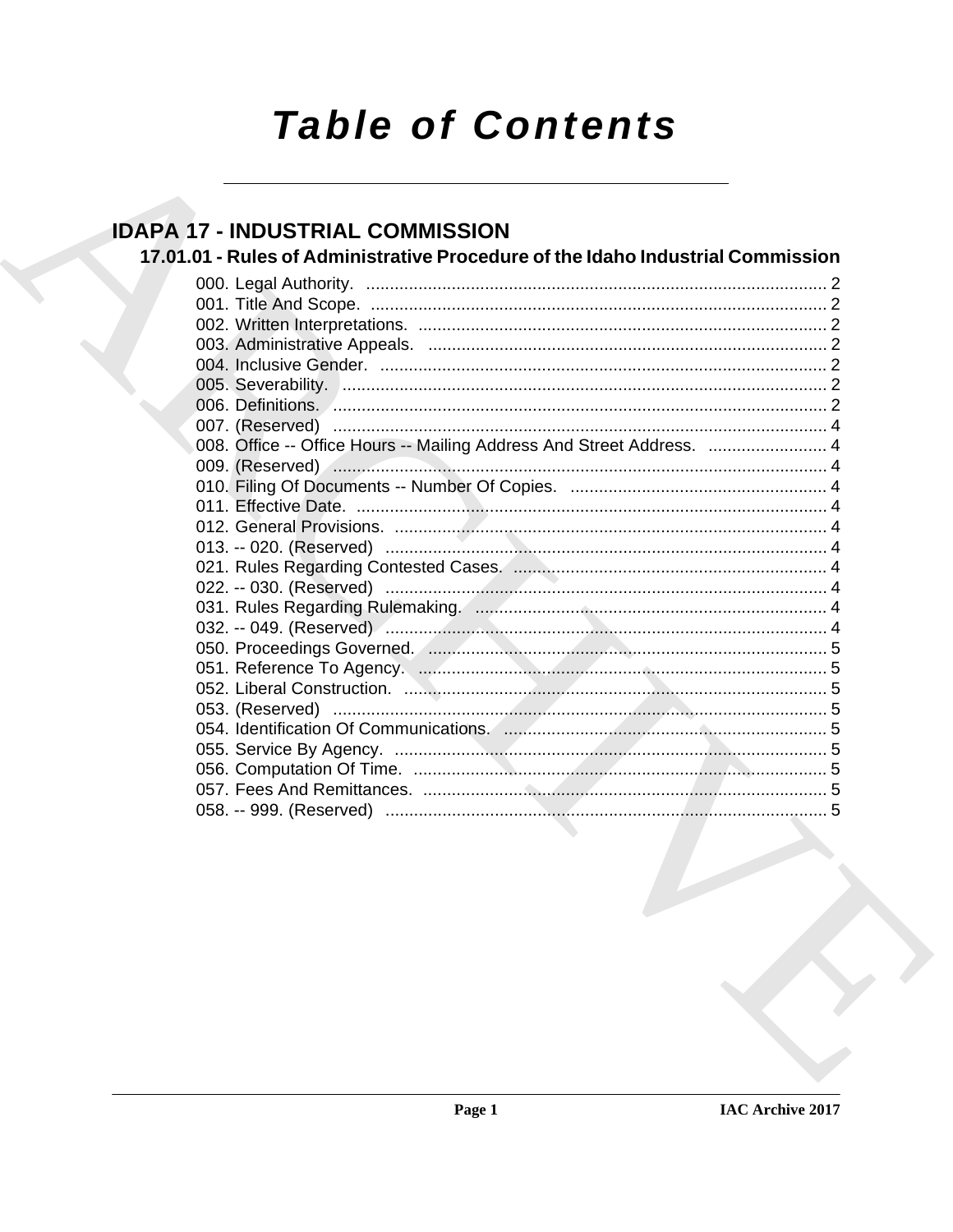### **IDAPA 17 TITLE 01 CHAPTER 01**

### **IDAPA 17 - INDUSTRIAL COMMISSION**

### <span id="page-1-1"></span><span id="page-1-0"></span>**17.01.01 - RULES OF ADMINISTRATIVE PROCEDURE OF THE IDAHO INDUSTRIAL COMMISSION**

### <span id="page-1-2"></span>**000. LEGAL AUTHORITY.**

### <span id="page-1-3"></span>**001. TITLE AND SCOPE.**

### <span id="page-1-4"></span>**002. WRITTEN INTERPRETATIONS.**

### <span id="page-1-5"></span>**003. ADMINISTRATIVE APPEALS.**

### <span id="page-1-6"></span>**004. INCLUSIVE GENDER.**

### <span id="page-1-7"></span>**005. SEVERABILITY.**

### <span id="page-1-13"></span><span id="page-1-12"></span><span id="page-1-11"></span><span id="page-1-10"></span><span id="page-1-9"></span><span id="page-1-8"></span>**006. DEFINITIONS.**

| <b>CHAPTER 01</b>                       |                                                                                                                                                                                                                                                                                                                                                                                                                                                                                                                                                                                                                                                                                                                                                                                                                                                                                                 |     |                                                                                                                                                                                                                                                                                                                                        |                |  |
|-----------------------------------------|-------------------------------------------------------------------------------------------------------------------------------------------------------------------------------------------------------------------------------------------------------------------------------------------------------------------------------------------------------------------------------------------------------------------------------------------------------------------------------------------------------------------------------------------------------------------------------------------------------------------------------------------------------------------------------------------------------------------------------------------------------------------------------------------------------------------------------------------------------------------------------------------------|-----|----------------------------------------------------------------------------------------------------------------------------------------------------------------------------------------------------------------------------------------------------------------------------------------------------------------------------------------|----------------|--|
| <b>IDAPA 17 - INDUSTRIAL COMMISSION</b> |                                                                                                                                                                                                                                                                                                                                                                                                                                                                                                                                                                                                                                                                                                                                                                                                                                                                                                 |     |                                                                                                                                                                                                                                                                                                                                        |                |  |
|                                         |                                                                                                                                                                                                                                                                                                                                                                                                                                                                                                                                                                                                                                                                                                                                                                                                                                                                                                 |     | 17.01.01 - RULES OF ADMINISTRATIVE PROCEDURE OF THE IDAHO INDUSTRIAL COMMISSION                                                                                                                                                                                                                                                        |                |  |
|                                         | LEGAL AUTHORITY.<br>000.<br>This chapter is adopted under the legal authority of Sections $67-5206(2)$ , $67-5206(3)$ , $67-5206(4)$ , and $72-508$ , Idaho<br>Code.<br>$(7-1-93)$<br><b>TITLE AND SCOPE.</b><br>001.<br>The title of this chapter is "Rules of Administrative Procedure of the Idaho Industrial Commission." This chapter is<br>intended to adopt the provisions of IDAPA 04.11.01, "Idaho Rules of Administrative Procedure of the Attorney<br>General," as they relate to procedural rules for rulemaking and to opt out of the provisions of IDAPA 04.11.01,<br>"Idaho Rules of Administrative Procedure of the Attorney General," as they relate to procedures in contested cases.<br>The Industrial Commission is exempted from the provisions of Chapter 52, Title 67, Idaho Code, as to promulgation<br>and adoption of rules involving judicial matters.<br>$(7-1-93)$ |     |                                                                                                                                                                                                                                                                                                                                        |                |  |
|                                         | 002.<br><b>WRITTEN INTERPRETATIONS.</b><br>Written interpretations of these rules are available from the office of the Attorney General, State Capitol, Boise, Idaho<br>83720. Such interpretations are in the form of explanatory comments accompanying the notice of proposed<br>rulemaking that originally proposed the rules and review of comments submitted in the rulemaking in the adoption of<br>IDAPA 04.11.01, "Idaho Rules of Administrative Procedure of the Attorney General."<br>$(7-1-93)$<br><b>ADMINISTRATIVE APPEALS.</b><br>003.<br>This chapter does not provide for administrative appeal of rulemaking before the Idaho Industrial Commission.<br>$(7-1-93)$                                                                                                                                                                                                             |     |                                                                                                                                                                                                                                                                                                                                        |                |  |
|                                         |                                                                                                                                                                                                                                                                                                                                                                                                                                                                                                                                                                                                                                                                                                                                                                                                                                                                                                 |     |                                                                                                                                                                                                                                                                                                                                        |                |  |
|                                         | 004.                                                                                                                                                                                                                                                                                                                                                                                                                                                                                                                                                                                                                                                                                                                                                                                                                                                                                            |     | <b>INCLUSIVE GENDER.</b><br>For all sections and subsections of all Industrial Commission administrative rules, the terms and references used in<br>the masculine include the feminine and vice versa, as appropriate.                                                                                                                 | $(7-6-94)$     |  |
|                                         | 005.                                                                                                                                                                                                                                                                                                                                                                                                                                                                                                                                                                                                                                                                                                                                                                                                                                                                                            |     | <b>SEVERABILITY.</b><br>The sections and subsections of these rules are presumed severable unless specifically provided to the contrary. If any<br>rule, or part thereof, or the application of such rule to any person or circumstance is declared invalid, that invalidity<br>does not affect the validity of any remaining portion. | $(7-6-94)$     |  |
|                                         | 006.                                                                                                                                                                                                                                                                                                                                                                                                                                                                                                                                                                                                                                                                                                                                                                                                                                                                                            |     | DEFINITIONS.                                                                                                                                                                                                                                                                                                                           |                |  |
|                                         | Code.                                                                                                                                                                                                                                                                                                                                                                                                                                                                                                                                                                                                                                                                                                                                                                                                                                                                                           | 01. | Administrative Code. The Idaho administrative code established in Chapter 52, Title 67, Idaho                                                                                                                                                                                                                                          | $(7 - 1 - 93)$ |  |
|                                         |                                                                                                                                                                                                                                                                                                                                                                                                                                                                                                                                                                                                                                                                                                                                                                                                                                                                                                 | 02. | <b>Agency Action.</b> Agency action means:                                                                                                                                                                                                                                                                                             | $(7-1-93)$     |  |
|                                         |                                                                                                                                                                                                                                                                                                                                                                                                                                                                                                                                                                                                                                                                                                                                                                                                                                                                                                 | a.  | The whole or part of a rule;                                                                                                                                                                                                                                                                                                           | $(7-1-93)$     |  |
|                                         |                                                                                                                                                                                                                                                                                                                                                                                                                                                                                                                                                                                                                                                                                                                                                                                                                                                                                                 | b.  | The failure to issue a rule; or                                                                                                                                                                                                                                                                                                        | $(7-1-93)$     |  |
|                                         |                                                                                                                                                                                                                                                                                                                                                                                                                                                                                                                                                                                                                                                                                                                                                                                                                                                                                                 | c.  | The Commission's performance of, or failure to perform, any duty placed on it by law.                                                                                                                                                                                                                                                  | $(7-1-93)$     |  |
|                                         |                                                                                                                                                                                                                                                                                                                                                                                                                                                                                                                                                                                                                                                                                                                                                                                                                                                                                                 | 03. | Agency Head. The three-member commission created pursuant to Section 72-501, Idaho Code.                                                                                                                                                                                                                                               | $(7-1-93)$     |  |
|                                         |                                                                                                                                                                                                                                                                                                                                                                                                                                                                                                                                                                                                                                                                                                                                                                                                                                                                                                 | 04. | Bulletin. The Idaho Administrative Bulletin established in Chapter 52, Title 67, Idaho Code.                                                                                                                                                                                                                                           | $(7-1-93)$     |  |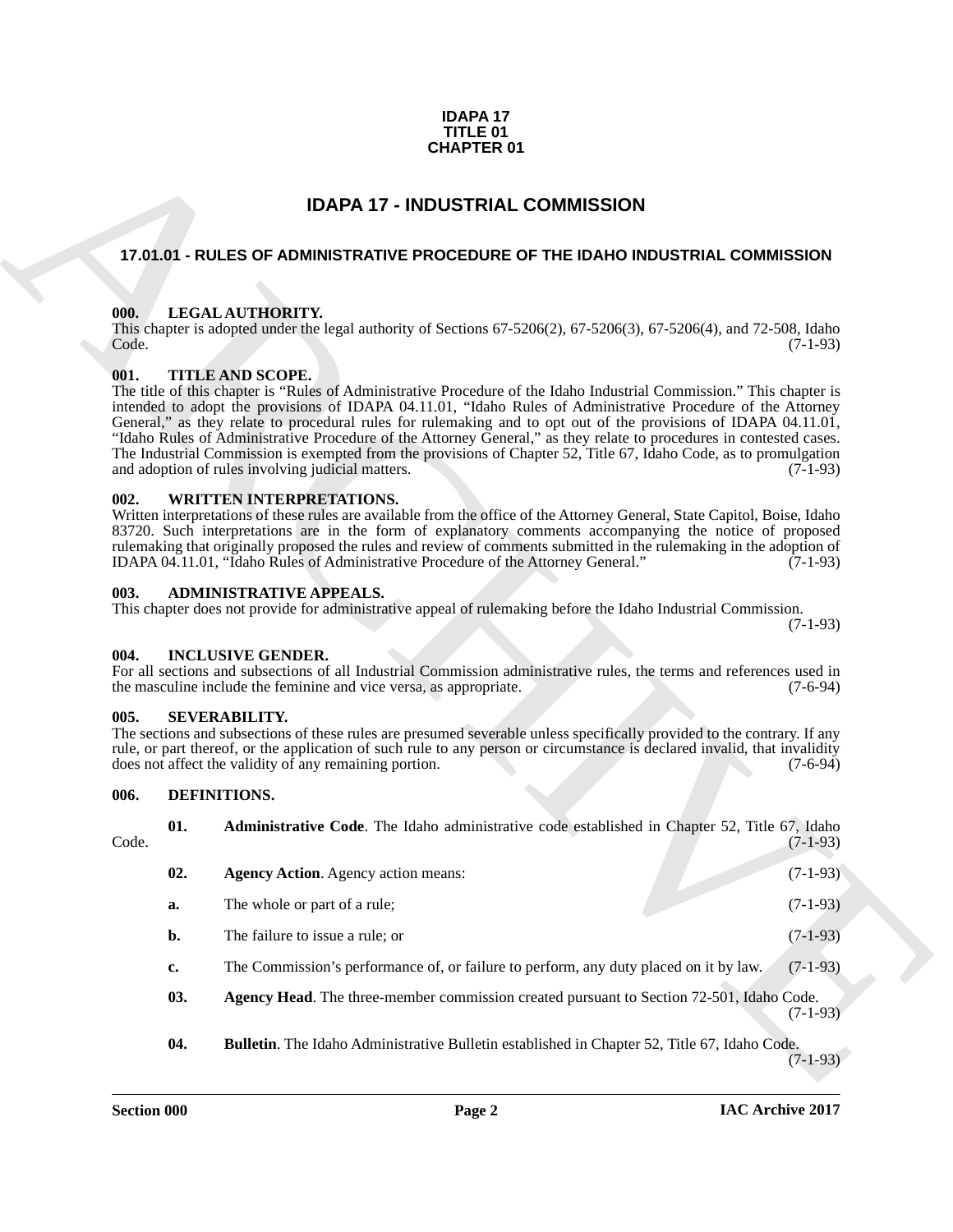<span id="page-2-8"></span><span id="page-2-7"></span><span id="page-2-6"></span><span id="page-2-5"></span><span id="page-2-4"></span><span id="page-2-3"></span><span id="page-2-2"></span><span id="page-2-1"></span><span id="page-2-0"></span>For the interaction  $\overline{R}$ <br>
(a) Contributed Contributed Contributed the interaction of the binds and the same of the contributed Contributed Contributed to the same of the same of the same of the same of the same of the **05. Contested Case**. A proceeding which results in the issuance of an order. (7-1-93) **06. Commission**. The Idaho Industrial Commission created pursuant to Section 72-501, Idaho Code. (7-1-93) **07. Coordinator**. The administrative rules coordinator prescribed in Section 67-5202, Idaho Code. (7-1-93) **08. Document**. Any proclamation, executive order, notice, rule or statement of policy of an agency.  $(7-1-93)$ **09. License**. The whole or part of any agency permit, certificate, approval, registration, charter, or similar form of authorization required by law, but does not include a license required solely for revenue purposes. (7-1-93) **10. Official Text**. The text of a document issued, prescribed, or promulgated by an agency in ce with this chapter, and is the only legally enforceable text of such document. (7-1-93) accordance with this chapter, and is the only legally enforceable text of such document. **11. Order**. An agency action of particular applicability that determines the legal rights, duties, s, immunities or other legal interests of one (1) or more specific persons. (7-1-93) privileges, immunities or other legal interests of one  $(1)$  or more specific persons. **12. Party**. Each person or agency named or admitted as a party, or properly seeking and entitled as of eedmitted as a party. (7-1-93) right to be admitted as a party. **13. Person**. Any individual, partnership, corporation, association, governmental subdivision or agency, or private organization or entity of any character. (7-1-93) or public or private organization or entity of any character. **14. Provision of Law**. The whole or a part of the state or federal constitution, or of any state or federal: (7-1-93) **a.** Statute; or (7-1-93) **b.** Rule or decision of the court. (7-1-93) **15. Publish**. To bring before the public by publication in the bulletin or administrative code, or as e specifically provided by law. (7-1-93) otherwise specifically provided by law. **16.** Rule. The whole or a part of an agency statement of general applicability that has been promulgated in compliance with the provisions of Chapter 52, Title 67, Idaho Code, and that implements, interprets, or prescribes: (7-1-93) or prescribes: (7-1-93) **a.** Law or policy, or (7-1-93) **b.** The procedure or practice requirements of an agency. The term includes the amendment, repeal, or on of an existing rule, but does not include: (7-1-93) suspension of an existing rule, but does not include: Statements concerning only the internal management or internal personnel policies of an agency<br>private rights of the public or procedures available to the public; (7-1-93) and not affecting private rights of the public or procedures available to the public; ii. Declaratory rulings issued pursuant to section 67-5232, Idaho Code, or the Commission's Judicial Rules of Practice and Procedure; (7-1-93) iii. Intra-agency memoranda; (7-1-93)

<span id="page-2-11"></span><span id="page-2-10"></span><span id="page-2-9"></span>iv. Any written statements given by an agency which pertain to an interpretation of a rule or to the tation of compliance with a rule; or (7-1-93) documentation of compliance with a rule; or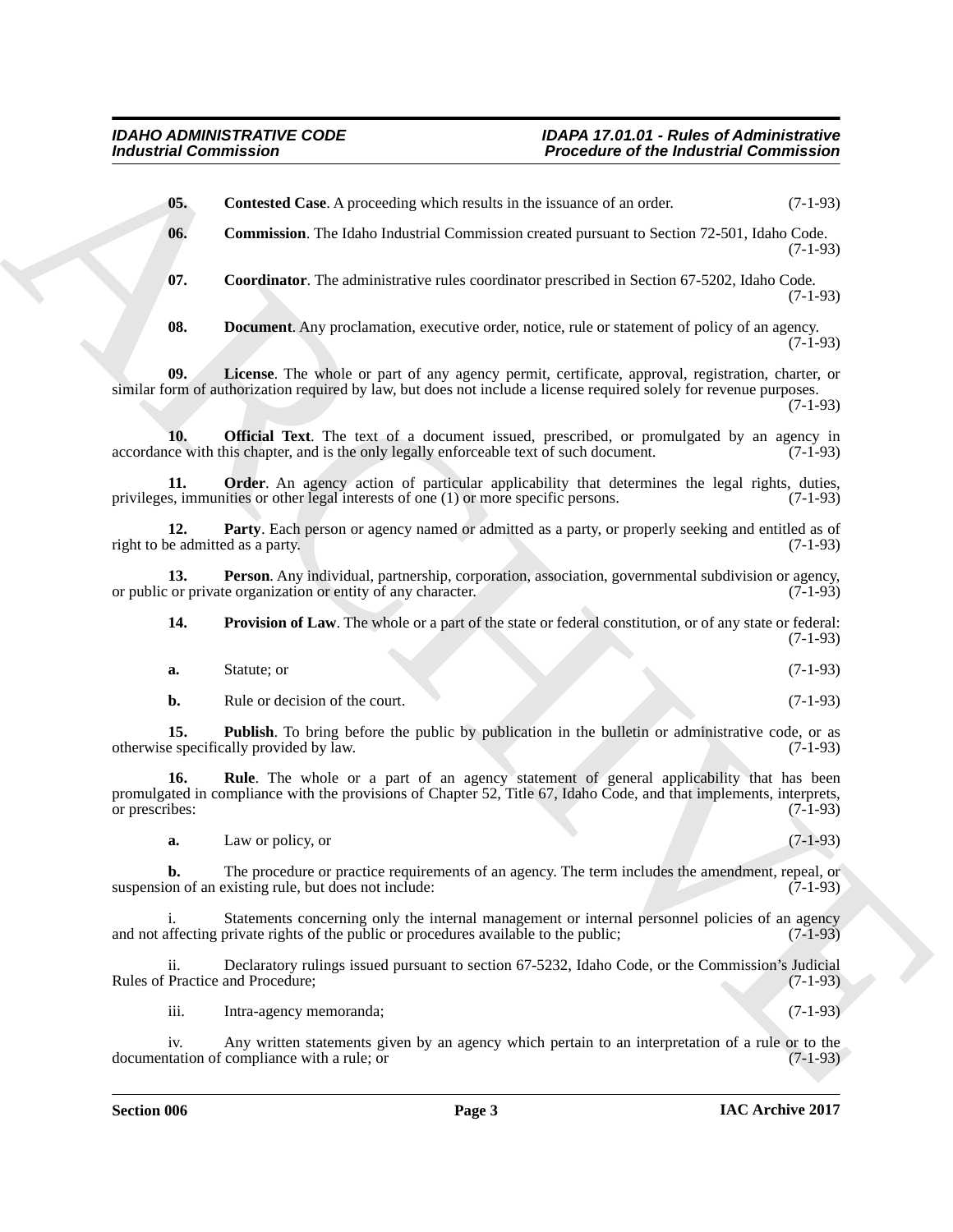<span id="page-3-1"></span><span id="page-3-0"></span>Fractional Commission<br>
Someroids of permet applicability related to both all present or percent permet and present or the commission<br>
(a) Someroids (Fig. Relation and present of formulation, alloptics, commissions, expect v. Statements of general applicability related to judicial process or procedure before the Commission. (7-1-93) **17. Rulemaking**. The process for formulation, adoption, amendment or repeal of a rule. (7-1-93) **007. (RESERVED) 008. OFFICE -- OFFICE HOURS -- MAILING ADDRESS AND STREET ADDRESS. 01. Office Hours**. Monday through Friday (except state holidays), 8:00 a.m. to 5:00 p.m., mountain (7-1-93) time. (7-1-93) **02. Address**. The street address and the mailing address for the Commission is: Idaho Industrial Commission, 700 S. Clearwater Lane, P.O. 83720, Boise, Idaho 83720-0041. (7-1-93) **03. Telephones**. The Commission uses the following telephone numbers: (7-1-93) **a.** Business: (208) 334-6000. (7-1-93) **b.** Toll free and V/TDD: (800) 950-2110. (7-1-93) **c.** Fax: (208) 334-2321. (7-1-93)

### <span id="page-3-2"></span>**009. (RESERVED)**

### <span id="page-3-11"></span><span id="page-3-3"></span>**010. FILING OF DOCUMENTS -- NUMBER OF COPIES.**

Whenever a statute, these, or other rules or notice requires or allows the filing of documents in a rulemaking case, such documents must be filed by mailing or delivering the original only of such document to the Commission Secretary at the Commission office specified in Section 008 of this chapter. (7-1-93)

### <span id="page-3-4"></span>**011. EFFECTIVE DATE.**

Unless otherwise indicated, the effective date of every rule in this chapter is July 1, 1993. (7-1-93)

### <span id="page-3-5"></span>**012. GENERAL PROVISIONS.**

The Commission affirmatively declines to adopt the general provisions promulgated as IDAPA 04, Title 11, Chapter 01, Subchapter A, "Idaho Rules of Administrative Procedure of the Attorney General." (7-1-93)

### <span id="page-3-6"></span>**013. -- 020. (RESERVED)**

### <span id="page-3-12"></span><span id="page-3-7"></span>**021. RULES REGARDING CONTESTED CASES.**

The Commission affirmatively declines to adopt the contested-case provisions promulgated as Subchapter B of the "Idaho Rules of Administrative Procedure of the Attorney General," IDAPA 04.11.01, Sections 100 through 799. Procedures regarding contested cases fall within the Commission's Judicial Rules of Practice and Procedure Under the Idaho Workers' Compensation Law or the Revised Rules of Practice and Procedure of the Industrial Commission Under the Employment Security Law, as amended, as matters exempted from Chapter 52, Title 67, Idaho Code, by Section 72-508, Idaho Code. (7-1-93)

### <span id="page-3-8"></span>**022. -- 030. (RESERVED)**

### <span id="page-3-13"></span><span id="page-3-9"></span>**031. RULES REGARDING RULEMAKING.**

The Commission accepts the adoption of rules regarding rulemaking promulgated as Subchapter C of the "Idaho Rules of Administrative Procedure of the Attorney General," IDAPA 04.11.01, Sections 800 through 999 as the Commission's own rules of administrative procedure for rulemaking. (7-1-93)

<span id="page-3-10"></span>**032. -- 049. (RESERVED)**

**Section 008 Page 4**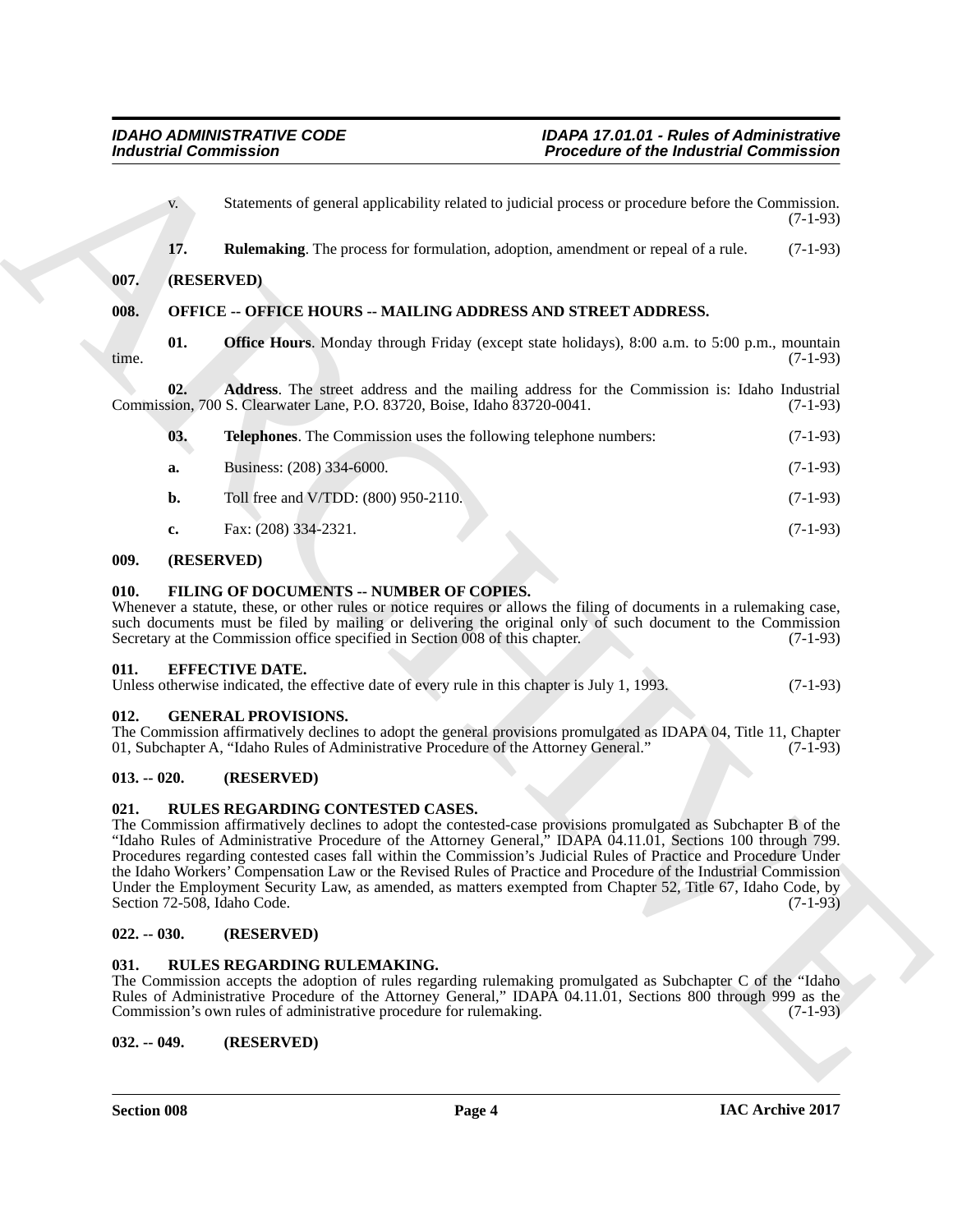### <span id="page-4-13"></span><span id="page-4-0"></span>**050. PROCEEDINGS GOVERNED.**

This chapter governs procedure before the Commission in rulemaking unless otherwise provided by rule or notice of the Commission. (7-1-93)

### <span id="page-4-14"></span><span id="page-4-1"></span>**051. REFERENCE TO AGENCY.**

Reference to the agency in these rules includes the Commission, agency secretary, hearing officer appointed by the agency, or presiding officer, as context requires. Reference to the agency head means to the Commission, as context requires, or such other officer designated by the agency head to review recommended or preliminary orders. (7-1-93)

### <span id="page-4-12"></span><span id="page-4-2"></span>**052. LIBERAL CONSTRUCTION.**

The rules in this chapter will be liberally construed to secure just, speedy and economical determination of all issues presented to the Commission. Unless prohibited by statute, the Commission may permit deviation from these rules<br>when it finds that compliance with them is impracticable, unnecessary or not in the public interest. (7-1-93) when it finds that compliance with them is impracticable, unnecessary or not in the public interest.

### <span id="page-4-3"></span>**053. (RESERVED)**

### <span id="page-4-11"></span><span id="page-4-4"></span>**054. IDENTIFICATION OF COMMUNICATIONS.**

Parties' communications addressing or pertaining to a given proceeding must be written under that proceeding's case caption and case number. General communications by other persons should refer to case captions, case numbers, permit or license numbers, or the like if this information is known. (7-1-93)

### <span id="page-4-15"></span><span id="page-4-5"></span>**055. SERVICE BY AGENCY.**

**From the contract of the indicate of the indicated Commission<br>
Unit, PROCEEDING COVERANT,<br>
The competition of the signal probability the same of the indicate of the indicate of the contract of<br>
SECRET EXECUTION COVERAGE** Unless otherwise provided by statute or these rules, the officer designated by the agency to serve rules and notices issued by the agency may serve these documents by certified mail, return receipt requested, to a party's last known mailing address or by personal service. Unless otherwise provided by statute, service of rules notices is complete when a copy, properly addressed and stamped, is deposited in the United States mail or the Statehouse mail, if the party is a state employee or state agency. The officer designated by the agency to serve documents in a proceeding must serve all orders and notices in a proceeding on the representatives of each party designated pursuant to these rules for that proceeding and upon other persons designated by these rules or by the agency. (7-1-93)

### <span id="page-4-9"></span><span id="page-4-6"></span>**056. COMPUTATION OF TIME.**

Whenever statute, these or other rules or notice requires an act to be done within a certain number of days of a given day, the given day is not included in the count. If the day the act must be done is Saturday, Sunday or a legal holiday, the act may be done on the first day following that is not Saturday, Sunday or a legal holiday. (7-1-93)

### <span id="page-4-10"></span><span id="page-4-7"></span>**057. FEES AND REMITTANCES.**

Fees and remittances to the agency must be paid by money order, bank draft or check payable to the agency. Remittances in currency or coin are wholly at the risk of the remitter, and the agency assumes no responsibility for their loss.  $(7-1-93)$ 

### <span id="page-4-8"></span>**058. -- 999. (RESERVED)**